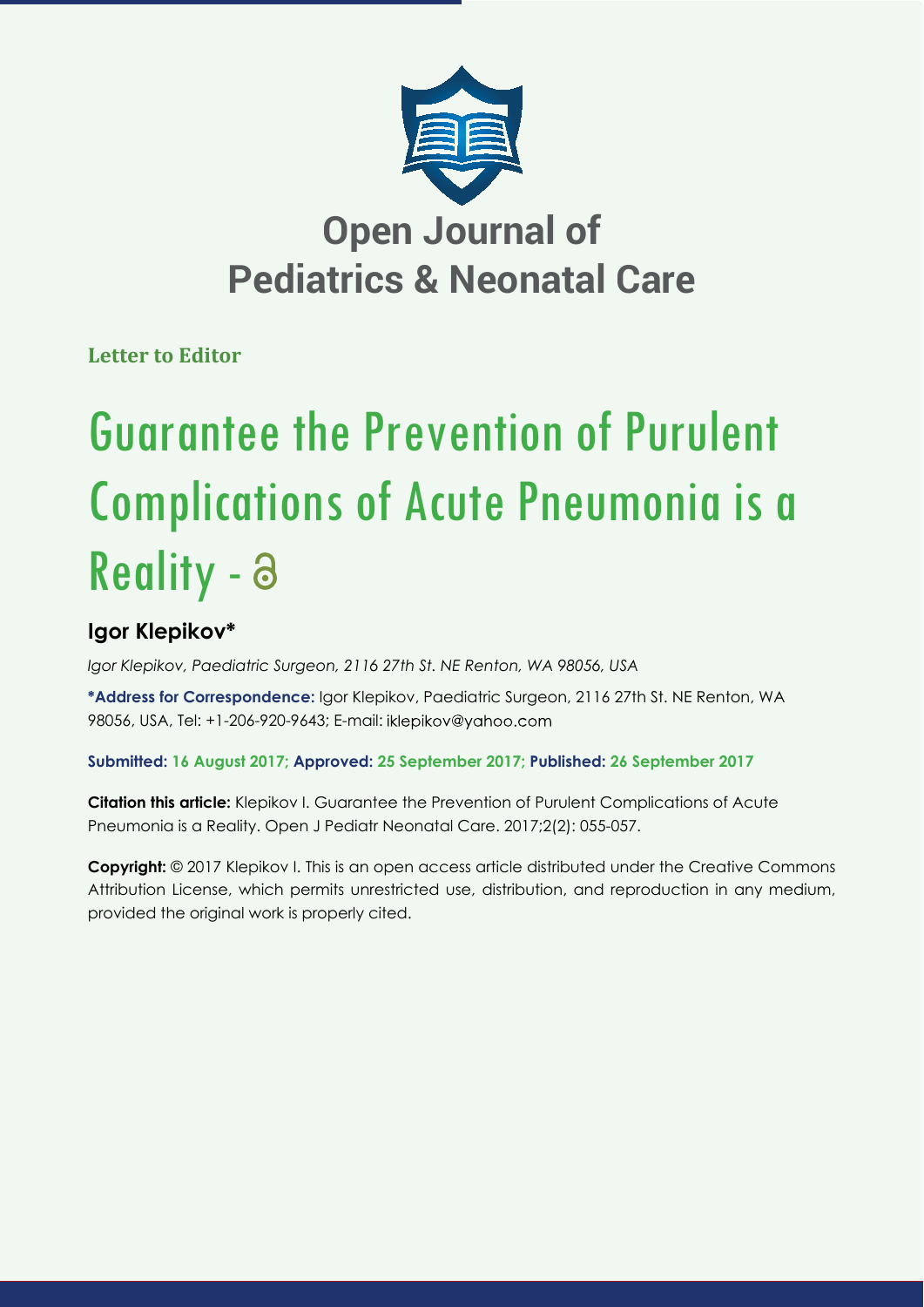#### **Open Journal of Pediatrics & Neonatal Care** Ы

"Pneumonia was described 2,500 years ago by Hippocrates, the father of medicine" [1]. However, Acute Pneumonia (AP) and prevention of its purulent complications remain an unresolved problem of modern medicine. A lot of money and effort is expended on solving problem of AP. In this connection, it is recalled that World Health Organization has spent 39 billions of dollars in 2010- 2015 years to solve this problem [2]. And where are the results? The evaluation of the current situation in this section of clinical medicine looks hopeless, and her improvement is very uncertain.

"Pneumonia is a leading cause of hospitalization among children in the United States, with medical costs estimated at almost \$1 billion in 2009. Despite this large burden of disease, critical gaps remain in our knowledge about pneumonia in children." [3].

"Pediatric pleural empyema has increased substantially over the past 20 years and reasons for this rise remain not fully explained." [4]. It is necessary to consider the fact that a detailed evaluation of results of treatment of AP is, as a rule, in conditions of the elite health systems. The status of this problem in developing countries is not always reflected in the available literatures. Cumulative results on the problem in these parts of the world indicate high morbidity and mortality in AP. To great regret, practical medicine tries to solve the problem of AP too simple (even primitive) way. Triumphal start of the era of antibiotics gave rise to an atmosphere of euphoria. However, hopes for the effectiveness of one of the universal remedy remain the main focus of the strategy and tactics in AP for the past several decades [5,6]. Antibiotics are considered such a panacea [7]. Indeed, the discovery of antibiotics has been one of the most outstanding achievements of 20th century medicine. This fact cannot be doubted. Antibiotics remain the main mode of treatment of AP, despite reducing its effectiveness in comparison with the initial period of use. The essence of the existing dilemma is as follows: on the one hand, the "antibiotics alone" is enough for a large part of patients with AP and their bodies are themselves coping with the disease. On the other hand, in developed [!] countries from 9.5% to 42% of patients with pneumonia are received in the hospital due to the ineffectiveness of primary treatment  $[8]$ . However, the transfer of patients to hospital does not improve the results of treatment."Parapneumonic effusions or empyema affect 2 to 12 percent of children with pneumonia, and up to 28 percent of those requiring hospitalization" [9]. The unique role of the lungs in the body is well known, including non-respiratory functions. Also it is well known that the reaction of everyone to certain stimulus has individual character. Therefore, the speed of development of inflammation, the intensity of occurring disorders and the body's ability to adapt have a huge range of options. Reflex influence of inflammation in the lung on the small circle of blood circulation causes the inevitable restructuring of the systemic circulation. The characteristics and course of action of therapeutic activities allow both inhibition of the inflammatory process and its stimulation. Therefore it is very important to have an understanding of the pathogenesis of the disease and the impact of medical procedures on its links. And should recognize the obvious fact that even more effective antibiotics will not allow to guarantee the prevention of the complications of AP. The key solution to this problem is hidden in the pathogenesis of the disease.

information on various aspects related to the AP. Many medical disciplines have made great strides in the study of the role of the lungs in the body. The features of nonspecific inflammation are thoroughly and comprehensively studied. However, all of these achievements, as a rule, do not go beyond their own discipline. Clinical approaches to AP formed without considering important information, well-known pathophysiology, anatomy, etc. If practical doctors are aware of these issues, this does not affect the views on the nature of the disease and subsequent tactics. If we do not attach importance to certain biological rules and laws, this does not mean that they can be bypassed. These laws will operate regardless of our desires, isn't it? It is impossible to study any subject or phenomenon. If we consider this object with a fixed position. It is necessary to evaluate the possible maximum of its characteristics. At the same time, when there are many disparate facts relating to the object under study, it is very difficult to extract from them practical benefit.

So the first step in solving the problem of AP should be a radical revision of its doctrine [10]. The basis of this phase of the work was done by the author of these lines over 30 years ago. The well-known classical scientific materials was supplemented by the results of their own research [11,12]. A new perception of the causes and mechanisms of development of AP has identified the revision of the principles of treatment of such patients. The already obtained results of treatment of the severest forms of AP are a confirmation of this [13]. Already achieved results allowed to declare a guaranteed opportunity to prevent purulent complications of AP at certain stages of its development.

The purpose of this message is to draw the attention of a wide circle of specialists and researchers on the need for a radical change in the system of views on the nature of acute pneumonia. This is not only a primary and determining factor in solving the problem, but also the most difficult. We are talking about changing perceptions, which evolved over the years and which has brought up not one generation of doctors. Without this transformation of ideas about the AP further efforts will be blind and not consciously.

A more detailed presentation and justification of the new doctrine AP, the results of these studies and clinical trials can be found in the published book: *Igor Klepikov-"Acute pneumonia: a new look at the old problem", Lambert Academic Publishing, 2017, ISBN (978-3-330-35250-6).*

#### **REFERENCES**

- 1. Breathing in america: diseases, progress, and hope. https://goo.gl/oj9AH6
- 2. New WHO/UNICEF action plan to tackle pneumonia. World Health Organization, Geneva, Switzerland. 2009. https://goo.gl/rraeKX
- 3. Jain S, Williams DJ, Arnold SR, Ampofo K, Bramley AM, Reed C, et al. Community-acquired pneumonia requiring hospitalization among u.s. Children. N Engl J Med. 2015; 372: 835-845. https://goo.gl/ywqxYi
- 4. Elemraid MA, Thomas MF, Blain AP, Rushton SP, Spencer DA, Gennery AR, et al. Risk factors for the development of pleural empyema in children. Pediatr Pulmonol. 2015; 50: 721-726. https://goo.gl/MEX51h
- 5. Klepikov I. "Acute pneumonia in children illness or infection?" open letter to the editorial staff. J Infect Non Infect Dis. 2017; 3: 17. https://goo.gl/J7f8ZQ
- 6. Klepikov I. "Acute pneumonia in children: the price of illusions and delusions". Journal of Pediatric Care. 2017; 3. https://goo.gl/rKzbwe
- 7. KlepikovI.Tablet-against-pneumonia-modern-delusion. https://goo.gl/utSPG1

To date, medical science has accumulated a huge amount of